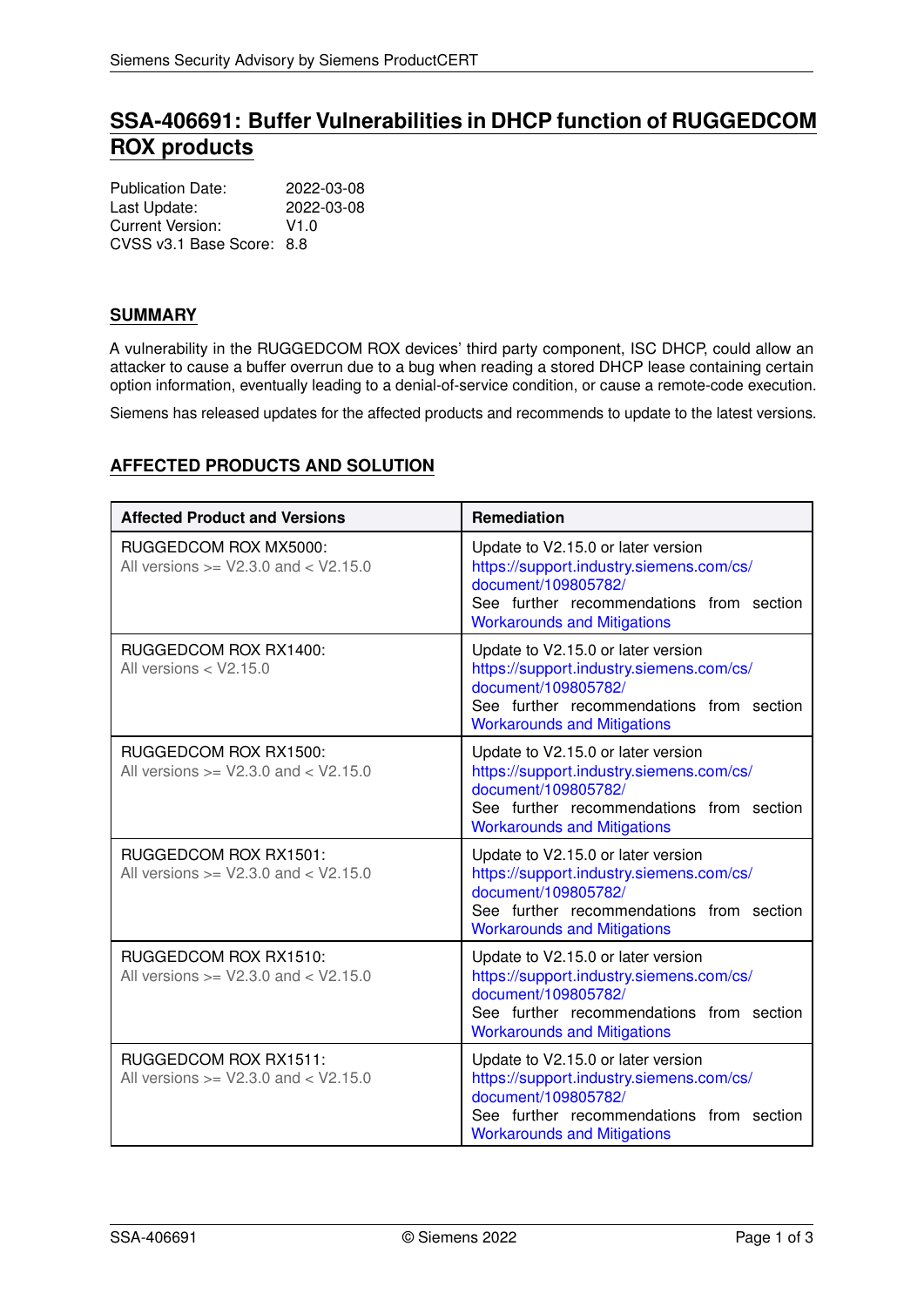| RUGGEDCOM ROX RX1512:<br>All versions $>=$ V2.3.0 and $<$ V2.15.0 | Update to V2.15.0 or later version<br>https://support.industry.siemens.com/cs/<br>document/109805782/<br>See further recommendations from section<br><b>Workarounds and Mitigations</b> |
|-------------------------------------------------------------------|-----------------------------------------------------------------------------------------------------------------------------------------------------------------------------------------|
| RUGGEDCOM ROX RX1524:<br>All versions $<$ V2.15.0                 | Update to V2.15.0 or later version<br>https://support.industry.siemens.com/cs/<br>document/109805782/<br>See further recommendations from section<br><b>Workarounds and Mitigations</b> |
| RUGGEDCOM ROX RX1536:<br>All versions $<$ V2.15.0                 | Update to V2.15.0 or later version<br>https://support.industry.siemens.com/cs/<br>document/109805782/<br>See further recommendations from section<br><b>Workarounds and Mitigations</b> |
| RUGGEDCOM ROX RX5000:<br>All versions $>=$ V2.3.0 and $<$ V2.15.0 | Update to V2.15.0 or later version<br>https://support.industry.siemens.com/cs/<br>document/109805782/<br>See further recommendations from section<br><b>Workarounds and Mitigations</b> |

## <span id="page-1-0"></span>**WORKAROUNDS AND MITIGATIONS**

Siemens has identified the following specific workarounds and mitigations that customers can apply to reduce the risk:

- Disable the DHCP server if not needed for operations
- Disable the DHCP client if not needed for operations

## **GENERAL SECURITY RECOMMENDATIONS**

As a general security measure, Siemens strongly recommends to protect network access to devices with appropriate mechanisms. In order to operate the devices in a protected IT environment, Siemens recommends to configure the environment according to Siemens' operational guidelines for Industrial Security (Download: [https://www.siemens.com/cert/operational-guidelines-industrial-security\)](https://www.siemens.com/cert/operational-guidelines-industrial-security), and to follow the recommendations in the product manuals.

Additional information on Industrial Security by Siemens can be found at: [https://www.siemens.com/](https://www.siemens.com/industrialsecurity) [industrialsecurity](https://www.siemens.com/industrialsecurity)

## **PRODUCT DESCRIPTION**

RUGGEDCOM products provide a level of robustness and reliability that have set the standard for communications networks deployed in harsh environments. Designed to meet and exceed IEC 61850-3 protocol requirements, the RUGGEDCOM Layer 3 Multi-Service Platform family of switches and routers offers integrated router, firewall and VPN functionalities. The RUGGEDCOM RX1400 is a multi-protocol intelligent node which combines Ethernet switching, routing and application hosting capabilities with various wide area connectivity options.

### **VULNERABILITY CLASSIFICATION**

The vulnerability classification has been performed by using the CVSS scoring system in version 3.1 (CVSS v3.1) [\(https://www.first.org/cvss/\)](https://www.first.org/cvss/). The CVSS environmental score is specific to the customer's environment and will impact the overall CVSS score. The environmental score should therefore be